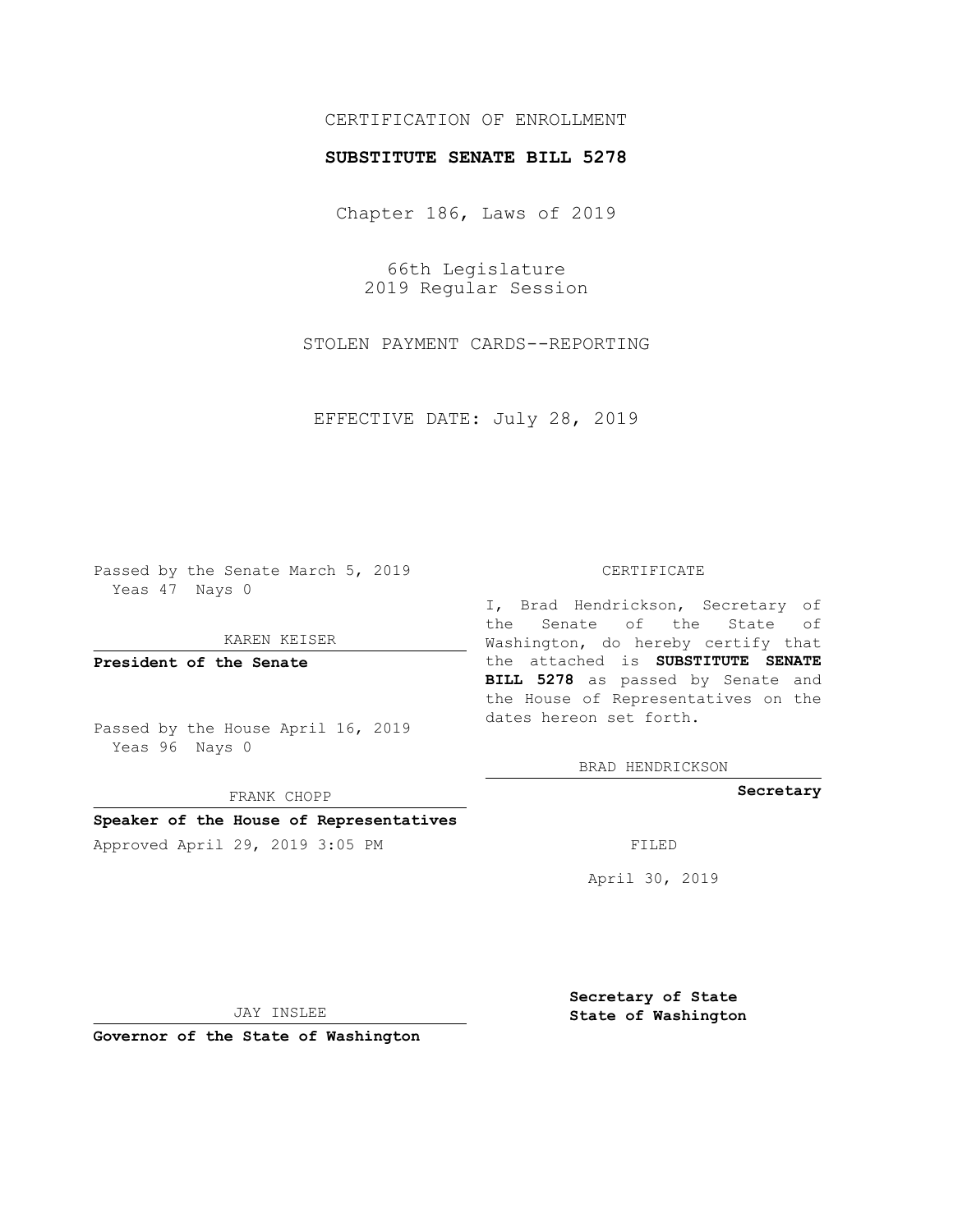### **SUBSTITUTE SENATE BILL 5278**

Passed Legislature - 2019 Regular Session

**State of Washington 66th Legislature 2019 Regular Session**

**By** Senate Financial Institutions, Economic Development & Trade (originally sponsored by Senators Mullet and Wilson, L.)

READ FIRST TIME 01/25/19.

 AN ACT Relating to reporting suspected fraud and theft of payment 2 cards; and adding a new chapter to Title 19 RCW.

BE IT ENACTED BY THE LEGISLATURE OF THE STATE OF WASHINGTON:

 NEW SECTION. **Sec. 1.** (1) Any financial institution which issues payment cards shall list a phone number on its web site for cardholders and merchants to report suspected incidents in which payment cards are used for fraud or payment cards have been stolen.

 (2) Any financial institution which issues payment cards shall have employees or contractors available during business hours to receive phone calls for the purpose of providing assistance to cardholders or merchants regarding suspected incidents in which payment cards are used for fraud or payment cards have been stolen. The use of an automated electronic or interactive voice response system may not substitute for the assistance of a live person for 15 these types of suspected incidents.

 (3) As used in this section, "payment cards" has the meaning 17 defined in RCW 9A.56.280.

 NEW SECTION. **Sec. 2.** Section 1 of this act constitutes a new chapter in Title 19 RCW.